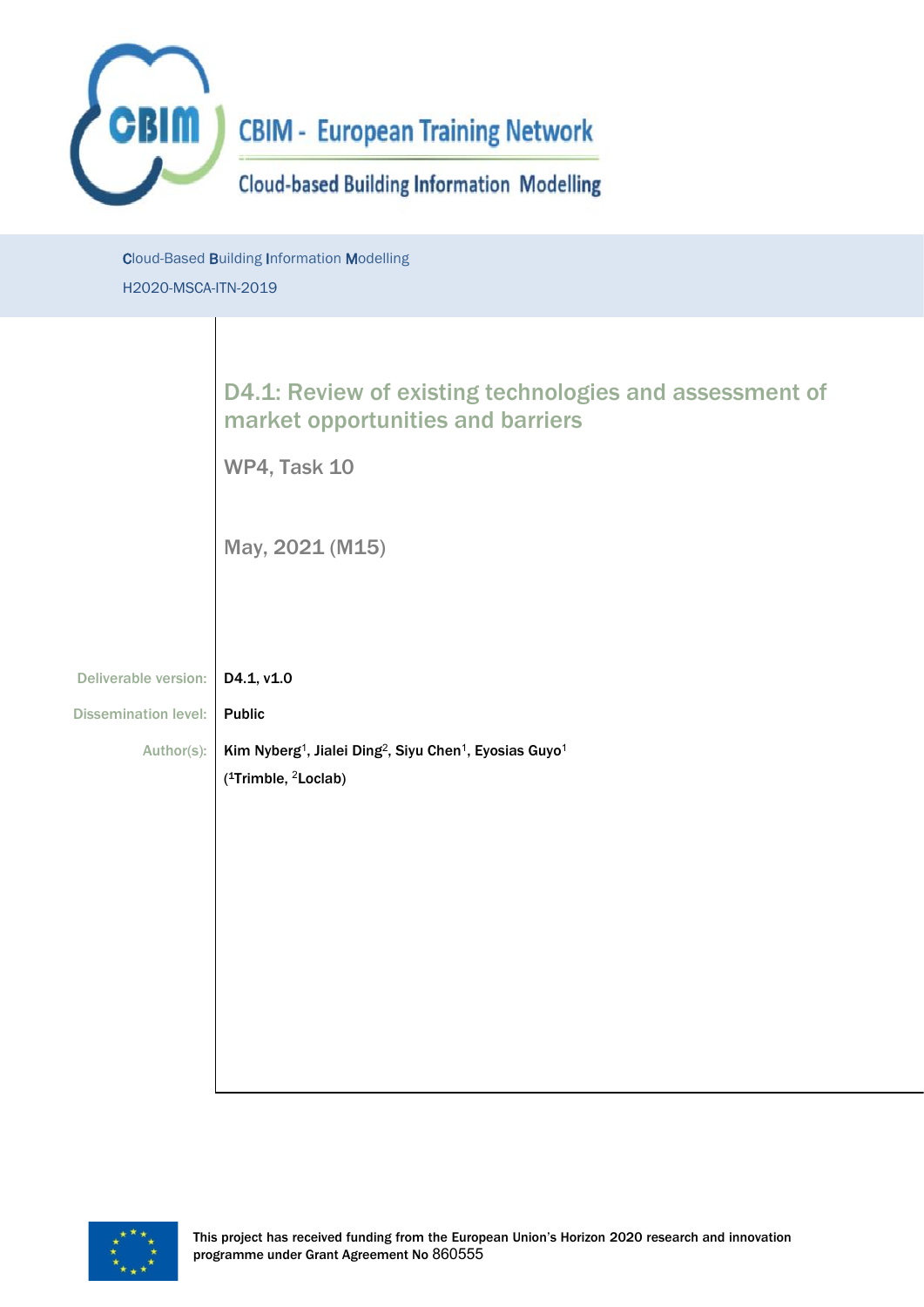### Document History

| <b>Project Acronym</b>           |         | <b>CBIM</b>                                                                                                            |                      |                                                                                 |
|----------------------------------|---------|------------------------------------------------------------------------------------------------------------------------|----------------------|---------------------------------------------------------------------------------|
| <b>Project Title</b>             |         | Cloud-Based Building Information Modelling                                                                             |                      |                                                                                 |
| <b>Project Coordinator</b>       |         | Prof. Rafael Sacks (cvsacks@technion.ac.il)<br>Technion                                                                |                      |                                                                                 |
| <b>Project Duration</b>          |         |                                                                                                                        |                      | 1st March 2020 - 29th February 2024 (48 Months)                                 |
| Deliverable No.                  |         | D4.1. Review of existing technologies and assessment of market opportunities<br>and barriers                           |                      |                                                                                 |
| <b>Dissemination Level</b>       |         | PU                                                                                                                     |                      |                                                                                 |
| <b>Status</b>                    |         | Working                                                                                                                |                      |                                                                                 |
|                                  |         | Verified by other WPs                                                                                                  |                      |                                                                                 |
|                                  |         | X<br><b>Final version</b>                                                                                              |                      |                                                                                 |
| Due date<br>31/5/2021            |         |                                                                                                                        |                      |                                                                                 |
| <b>Work Package</b>              |         | WP4 - Applications and technology transfer                                                                             |                      |                                                                                 |
| Lead beneficiary                 |         | Trimble                                                                                                                |                      |                                                                                 |
| Contributing<br>beneficiary(ies) |         | TRMB, LOCLAB                                                                                                           |                      |                                                                                 |
| DoA                              |         | Task 10 - Review of existing technologies and assessment of market<br>opportunities and barriers for CBIM applications |                      |                                                                                 |
| Date                             | Version | Author<br><b>Comment</b>                                                                                               |                      |                                                                                 |
| 31/5/2021                        | 1.0     |                                                                                                                        | Kim Nyberg (Trimble) | Sections 2-4 by Jialei Ding (ESR12), Siyu Chen<br>(ESR13), Eyosias Guyo (ESR14) |
|                                  |         |                                                                                                                        |                      |                                                                                 |

### Copyright notices

©2020 CBIM Consortium Partners. All rights reserved. CBIM is a HORIZON2020 Project supported by the European Commission under contract No.860555 . For more information of the project, its partners, and contributors please see CBIM website [https://cbim2020.net.technion.ac.il/.](https://cbim2020.net.technion.ac.il/) You are permitted to copy and distribute verbatim copies of this document, containing this copyright notice, but modifying this document is not allowed. All contents are reserved by default and may not be disclosed to third parties without the written consent of the CBIM partners, except as mandated by the European Commission contract, for reviewing and dissemination purposes. All trademarks and other rights on third party products mentioned in this document are acknowledged and owned by the respective holders. The information contained in this document represents the views of CBIM members as of the date they are published. The CBIM consortium does not guarantee that any information contained herein is error-free, or up to date, nor makes warranties, express, implied, or statutory, by publishing this document.



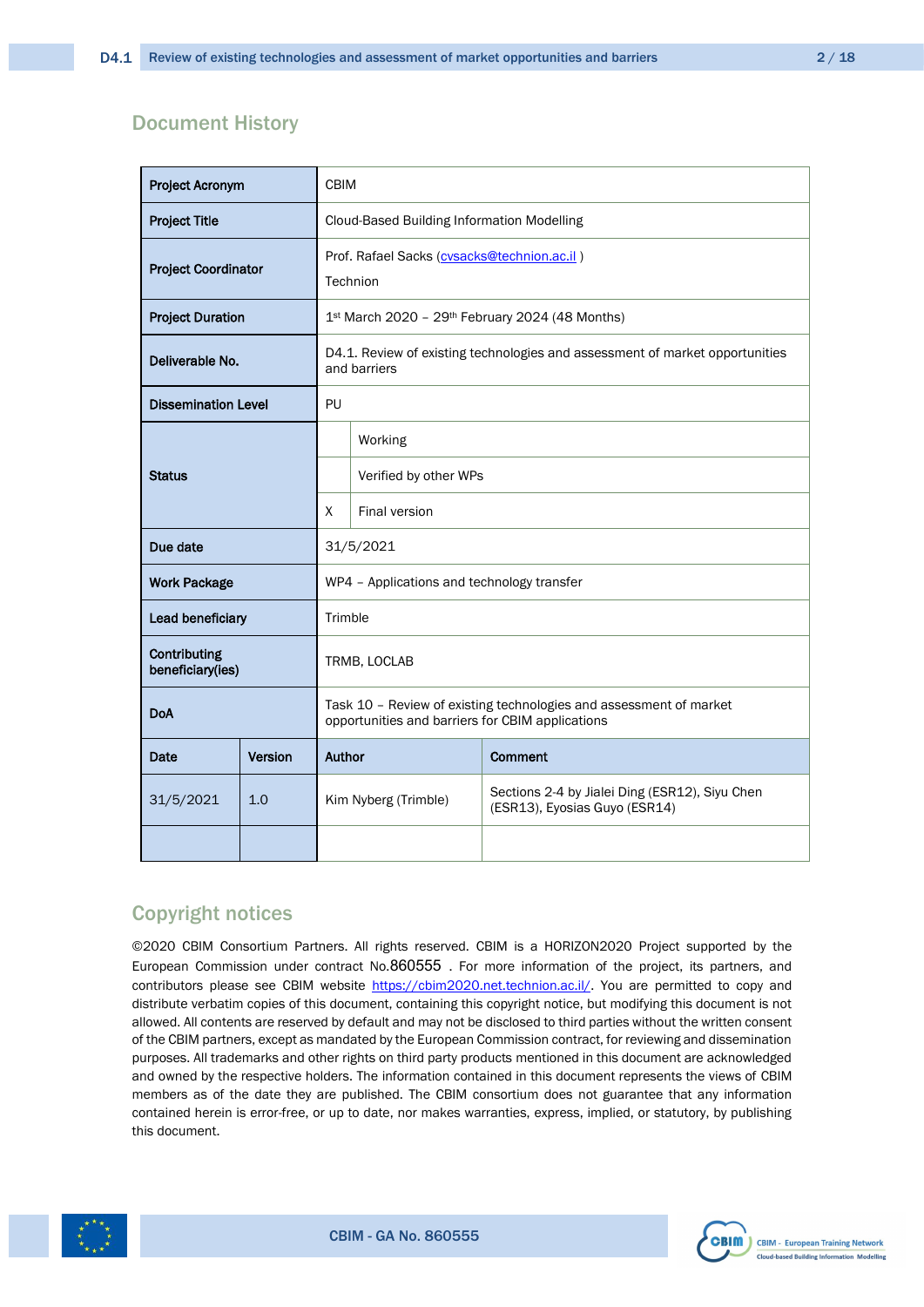## <span id="page-2-0"></span>**Table of Contents**

| $\mathbf{1}$ |                  |  |  |  |
|--------------|------------------|--|--|--|
|              | 1.1              |  |  |  |
|              | 1.2 <sub>1</sub> |  |  |  |
|              | 1.3              |  |  |  |
| 2            |                  |  |  |  |
| 3            |                  |  |  |  |
| 4            |                  |  |  |  |
| 5            |                  |  |  |  |
| 6            |                  |  |  |  |
|              | 6.1              |  |  |  |
|              | 6.2              |  |  |  |
|              | 6.3              |  |  |  |



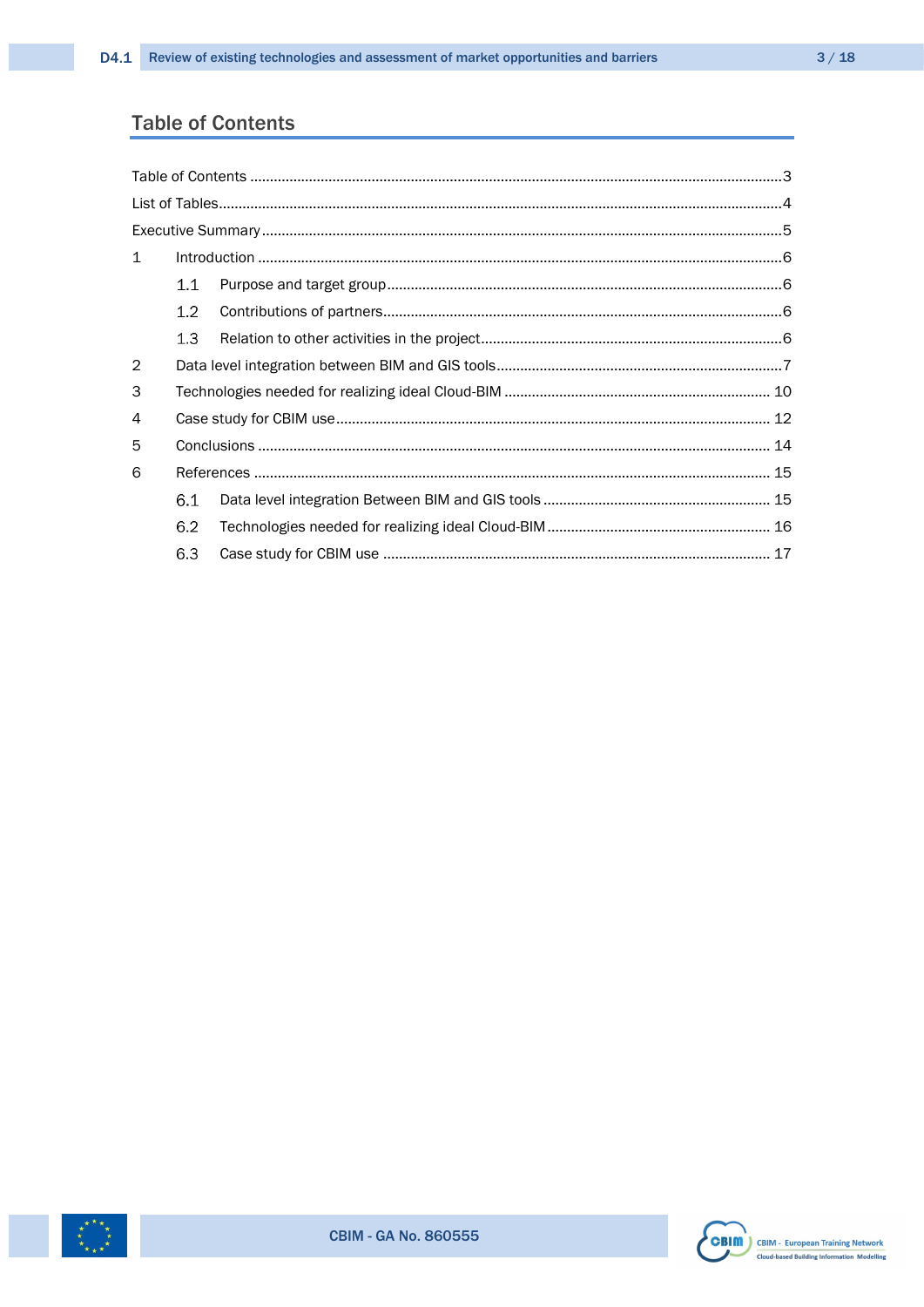# <span id="page-3-0"></span>List of Tables



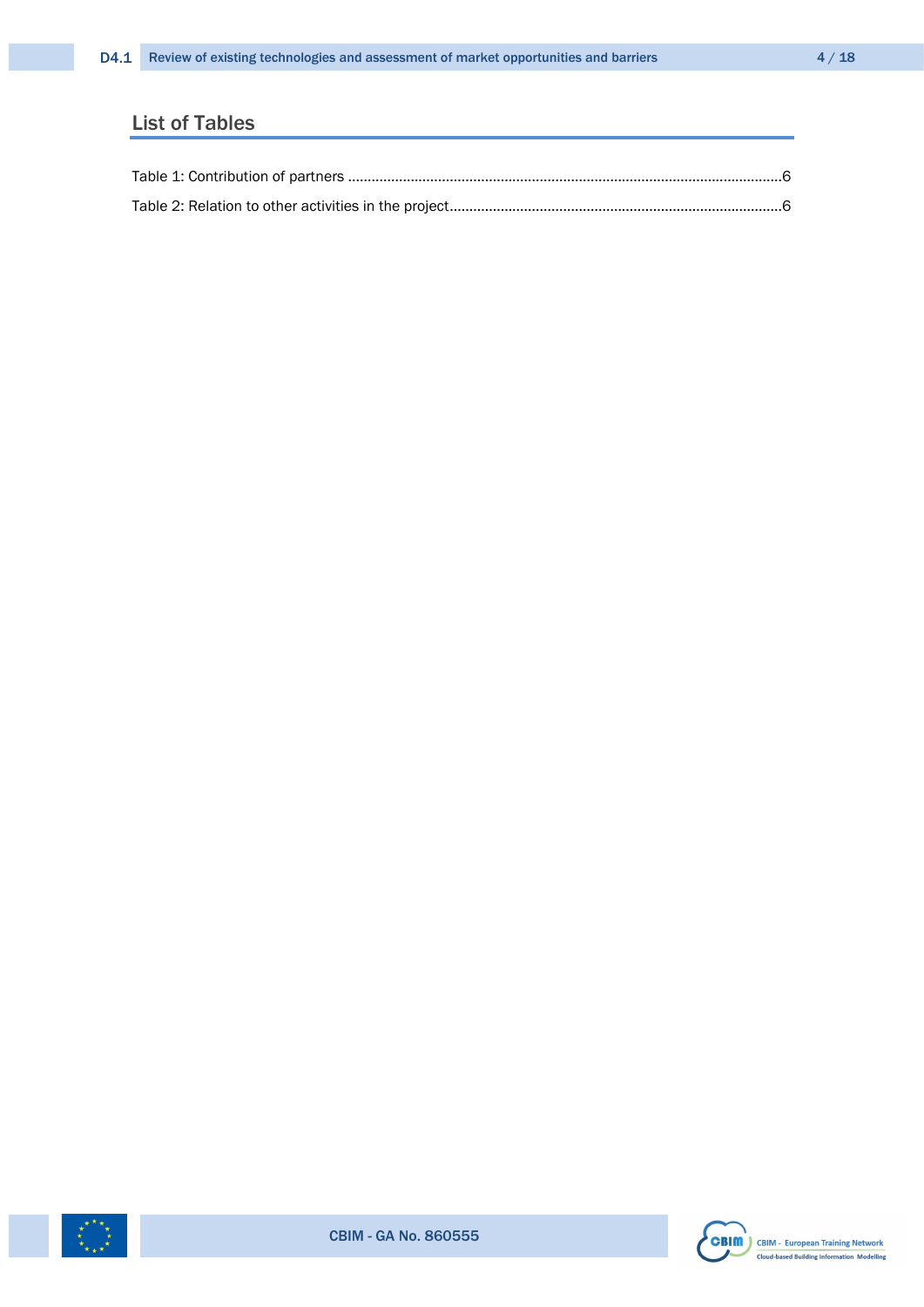### <span id="page-4-0"></span>Executive Summary

This report contains the deliverable summarizing findings from ESR12, ESR13, and ESR14 regarding existing technologies and assessment of market opportunities and barriers. The material is based on literature reviews done during the first year of the students. The three parts of this reports covers data level integration between BIM and GIS tools, technologies needed for realizing ideal Cloud-BIM as well as a case study proposal for CBIM use. The report ends with conclusions from the work package leader based on the material presented by the ESRs.



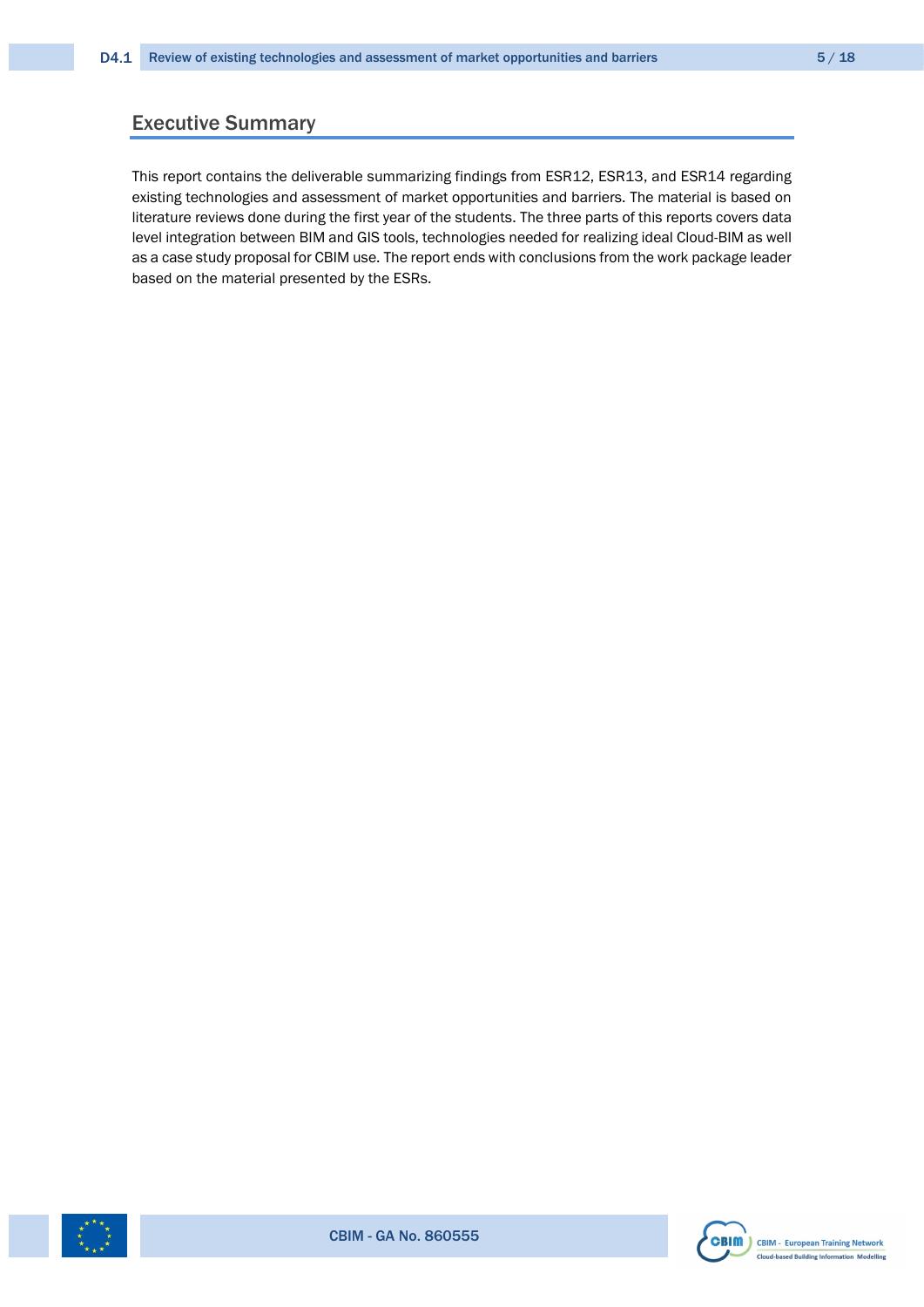### <span id="page-5-0"></span>1 Introduction

#### <span id="page-5-1"></span> $1.1$ Purpose and target group

The purpose of this public report is to present some aspects of the current state of the art in Cloud-BIM (CBIM) for the construction industry.

#### <span id="page-5-2"></span>Contributions of partners  $1.2$

The following [Table 1](#page-5-4) depicts the main contributions from participant partners in the development of this deliverable.

<span id="page-5-4"></span>

| Participant<br>short name | <b>Contributions</b>                             |
|---------------------------|--------------------------------------------------|
| <b>Nyberg</b>             | Executive summary, introduction, and conclusions |
| Guyo                      | Content to section 2                             |
| Chen                      | Content to section 3                             |
| <b>Ding</b>               | Content to section 4                             |

Table 1: Contribution of partners

#### <span id="page-5-3"></span> $1.3$ Relation to other activities in the project

The following [Table 2](#page-5-5) depicts the main relationship of this deliverable to other activities (or deliverables) developed within the CBIM Project and that should be considered along with this document for further understanding of its contents.

| Table 2: Relation to other activities in the project |  |
|------------------------------------------------------|--|
|------------------------------------------------------|--|

<span id="page-5-5"></span>

| <b>Deliverable</b><br><b>Number</b> | <b>Contributions</b>                            |
|-------------------------------------|-------------------------------------------------|
| D <sub>21</sub>                     | Public Presence of CBIM (Website, Social Media) |
|                                     |                                                 |
|                                     |                                                 |
|                                     |                                                 |



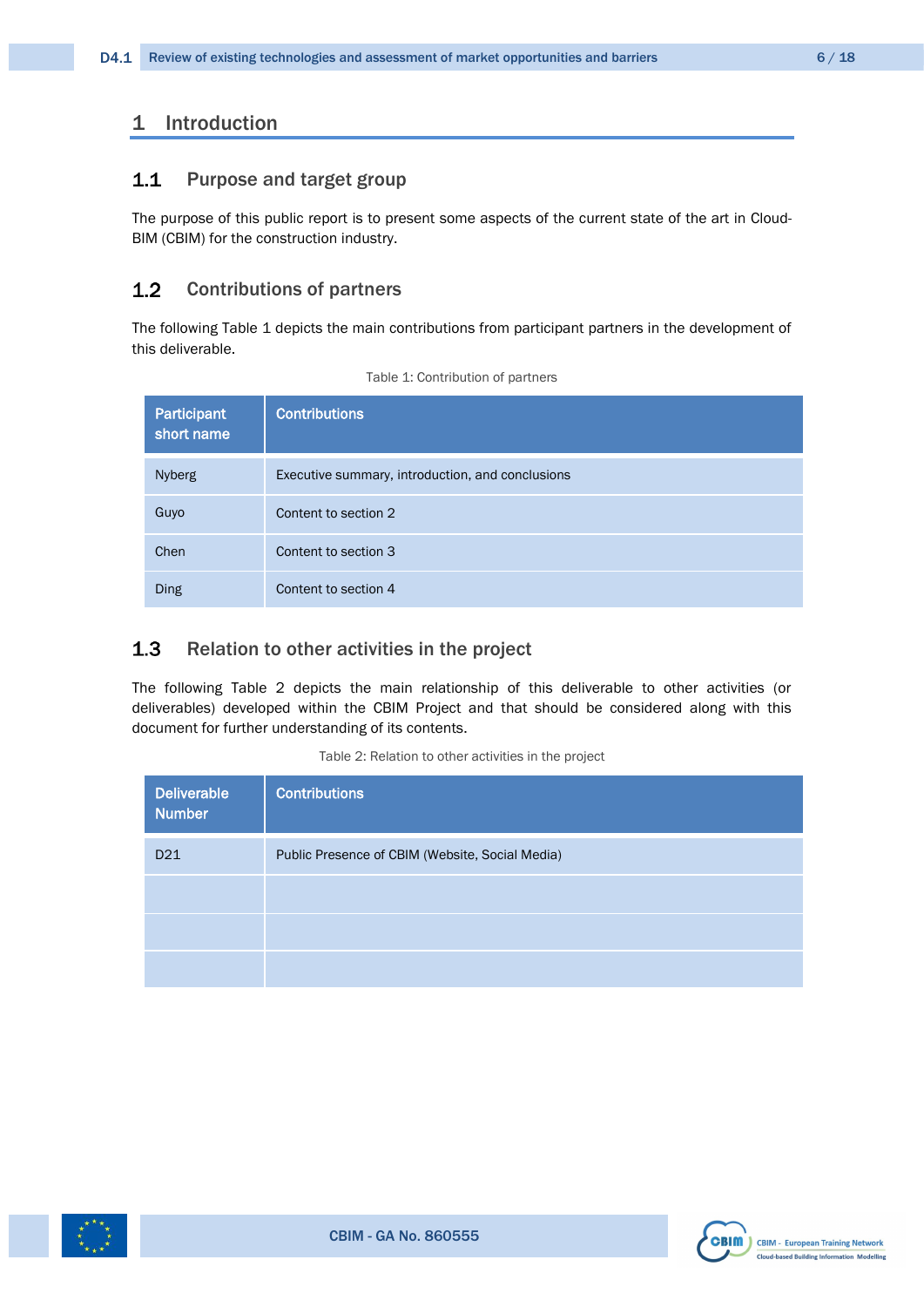### <span id="page-6-0"></span>2 Data level integration between BIM and GIS tools

Building information modeling (BIM) and geographic information systems (GIS) are two closely related domains. BIM tools are primarily focused on representing building data while GIS tools are geared towards analyzing and describing spatial information about a certain environment (Wang, Pan and Luo, 2019). And hence cooperation between the two domains will enable us to design and build infrastructures that are well integrated with their environment.

The benefit of BIM and GIS integration is well noted by the scientific community. Accordingly, research works in the topic have increased in the late 2010s (Wang, Pan and Luo, 2019). These research works have identified many benefits of BIM and GIS integrations such as energy efficient design of an urban environment, protecting and preserving historical and cultural heritages, and monitoring and supporting construction supply chain management (Wang, Pan and Luo, 2019) (Irizarry, Karan and Jalaei, 2013).

However, there are some crucial differences between BIM and GIS technologies that make seamless integration between the domains hard to attain. For instance, BIM tools were originally focused on designing new objects with high levels of detail while GIS tools were focused on analyzing objects that already exist in an environment (Karan, Irizarry and Haymaker, 2016). As a result, they evolved differently. Researchers working on integration of the two domains has also pointed out other differences between the domains such as difference in concept of level of development (LOD) (Wang, Pan and Luo, 2019), difference in the data structure they use to store and exchange data (Zhu *et al.*, 2018), difference in geometry, in scope and in the coordinate system they use (Herle *et al.*, 2020).

Regardless of the challenges, however, many methods, through the years, have been proposed by researchers to achieve integration between BIM and GIS. The methods have been classified in several ways by different authors. This report will use the classification provided by Amirebrahimi et al. (2015). The author used three categories. The first is *application level integration.* This level of integration involves reconfiguring and manipulating existing BIM and GIS tools. This would mean a BIM tool will be reconfigured to include GIS capabilities or a GIS tool will be reconfigured, and BIM tool capabilities will be incorporated into it.

The second category of integration method identified by Amirebrahimi et al. (2015) is *process level integration*. In this method, rather than modifying the BIM and GIS tools, as in the first category, the tools will be left separate and a system that will allow participation by the tools will be implemented. The third category identified by Amirebrahimi et al. (2015) is *data level integration* between BIM and GIS. This is integration between BIM and GIS through data transfer. The data transfer can happen through application programming Interface (API) or thorough open data standards.

Industry Foundation Classes (IFC) and City Geography Markup Language (CityGML) are open data standards that are frequently mentioned in discussion of data level integration between BIM and GIS (Wang, Pan and Luo, 2019). IFC is an open source file format developed for building data sharing and exchanging between BIM applications (Karan, Irizarry and Haymaker, 2016). It is developed and maintained by buildingSMART International and is the basis for ISO 16739-1:2018 (International Organization for Standardization (ISO), 2018). The developers are currently working on IFC extensions that will allow the data standard to support infrastructural data.

CityGML, on the other hand, is developed for representation and exchange of 3D city models (Vilgertshofer *et al.*, 2017). It is developed by Open Geospatial Consortium (OGC) and



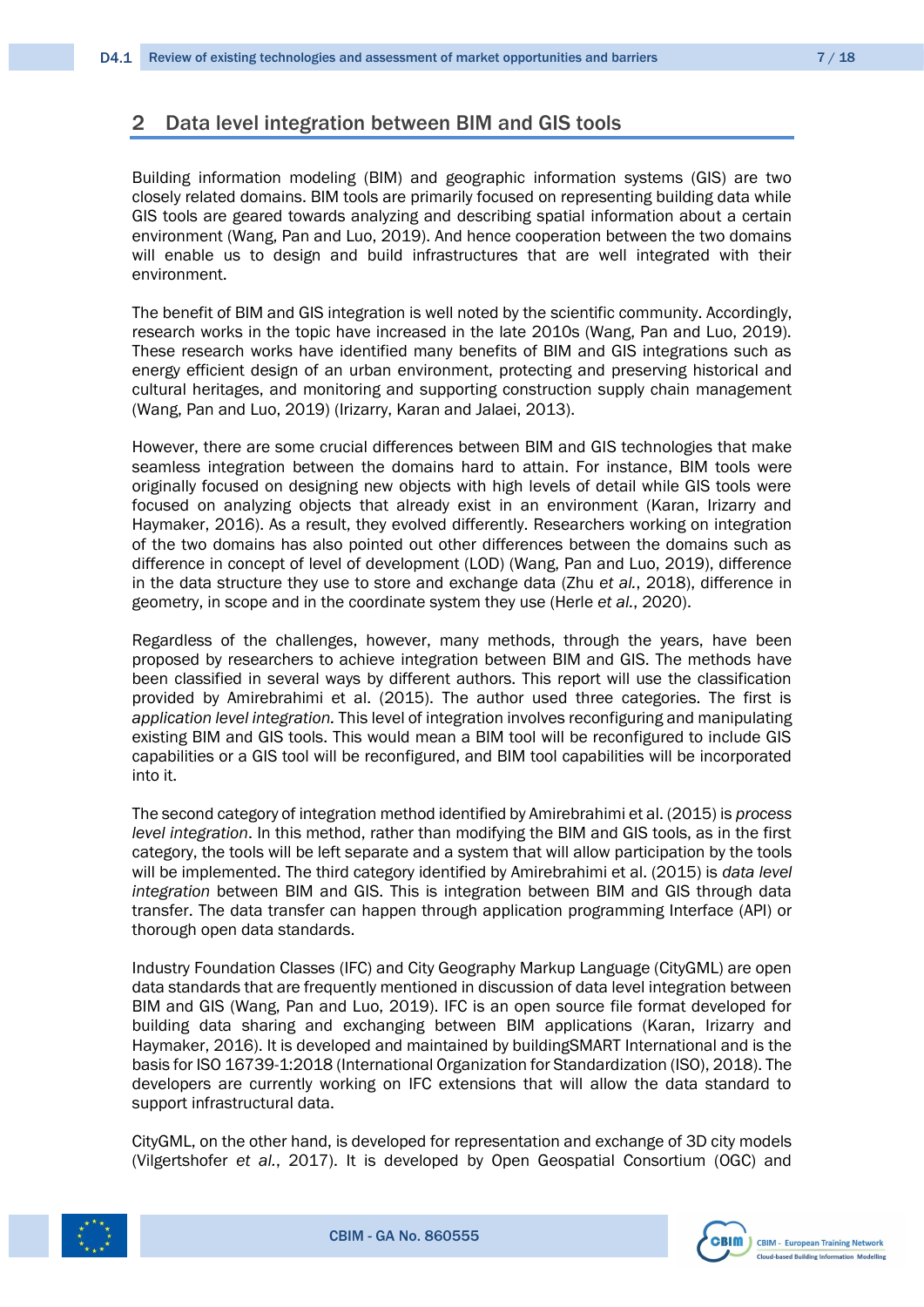adopted as an OGC standard (Open Geospatial Consortium 2012). CityGML has a concept called application domain extension (ADE) that allows users to enrich the data model with new classes and attributes without altering the semantic structure of CityGML (Biljecki, Kumar and Nagel, 2018). This concept has been important in BIM and GIS integration discussion since it allows extension of CityGML to provide support for building data coming from BIM tools.

Even though they are not as widely implemented as IFC and CityGML, there are other open data standards that can contribute to data level integration between BIM and GIS. IndoorGML is an open data model that supports geometric and semantic information that is relevant for indoor navigation (OGC 2020). The data model can be connected with IFC and CityGML because it allows referencing of objects in the external dataset (OGC, 2020).

Another data standard (also from OGC) is LandInfra. LandInfra is a conceptual model for land and civil engineering infrastructures (OGC, 2016) even though it is yet to be implemented by any software tool. This standard can represent subsurface data, legal information of buildings and survey related information which are represented by neither IFC nor CityGML (Kumar *et al.*, 2019).

All the open data standards discussed in previous paragraphs can play an important role in BIM and GIS integration. However, none of them or, in fact, no data standard available today can fully support data from BIM and GIS tools. Hence, no single open data standard can provide, by itself, full data exchange between BIM and GIS tools. This led many researchers to attempt to overlap or map open data standards over each other with some success.

Most previous BIM-GIS data level integration studies were focused on unidirectional conversion of IFC to CityGML (Wang, Pan and Luo, 2019). Some examples include de Laat and van Berlo (2011) and Cheng et al. (2013) who proposed a unidirectional transformation from IFC to CityGML using CityGML ADE. Another example is Donkers et al. (2016) who presented a conversion algorithm to convert from IFC model to CityGML LOD3. There was also a proposal to extract indoor building information from IFC into indoorGML(Teo and Yu, 2017). Similar data conversion applications can be found in some commercial software such as Feature Manipulation Engine (FME) and ArcGIS.

Another method of data level integration of BIM and GIS proposed by researchers is aggregation of all data from BIM and GIS models (in IFC and CityGML format, respectively) into a single model or database (Wyszomirski and Gotlib, 2020) (El-Mekawy, Östman and Hijazi, 2012). Meanwhile others proposed linked data approaches, including semantic web technologies, to enable data exchange between BIM and GIS models (Vilgertshofer *et al.*, 2017) (Karan, Irizarry and Haymaker, 2016) (Herle *et al.*, 2020). These methods allow original data models (IFC and CityGML) to remain in their original form and links to be created between them (often using semantic web representations).

While the methods listed in the previous paragraph achieved some level of data level integration between BIM and GIS, they had some limitations. The unidirectional conversion from IFC to CityGML, ignored the need to transfer data from CityGML to IFC. Additionally, the conversions resulted in data loss and data inconsistency (Herle *et al.*, 2020). Integrating all data from IFC and CityGML into the database requires systems that can work with databases which are not available for BIM. And using semantic representation of data models for creating link is challenging because these representations are created by multidisciplinary professionals and thus may lead to inconsistency (Karan, Irizarry and Haymaker, 2016).

In conclusion, data level integration between BIM and GIS has been the topic of many studies in the past. Even though there have been advancements in the field, research in the topics Is ongoing because the challenges of integration remain. Currently, there is no data format



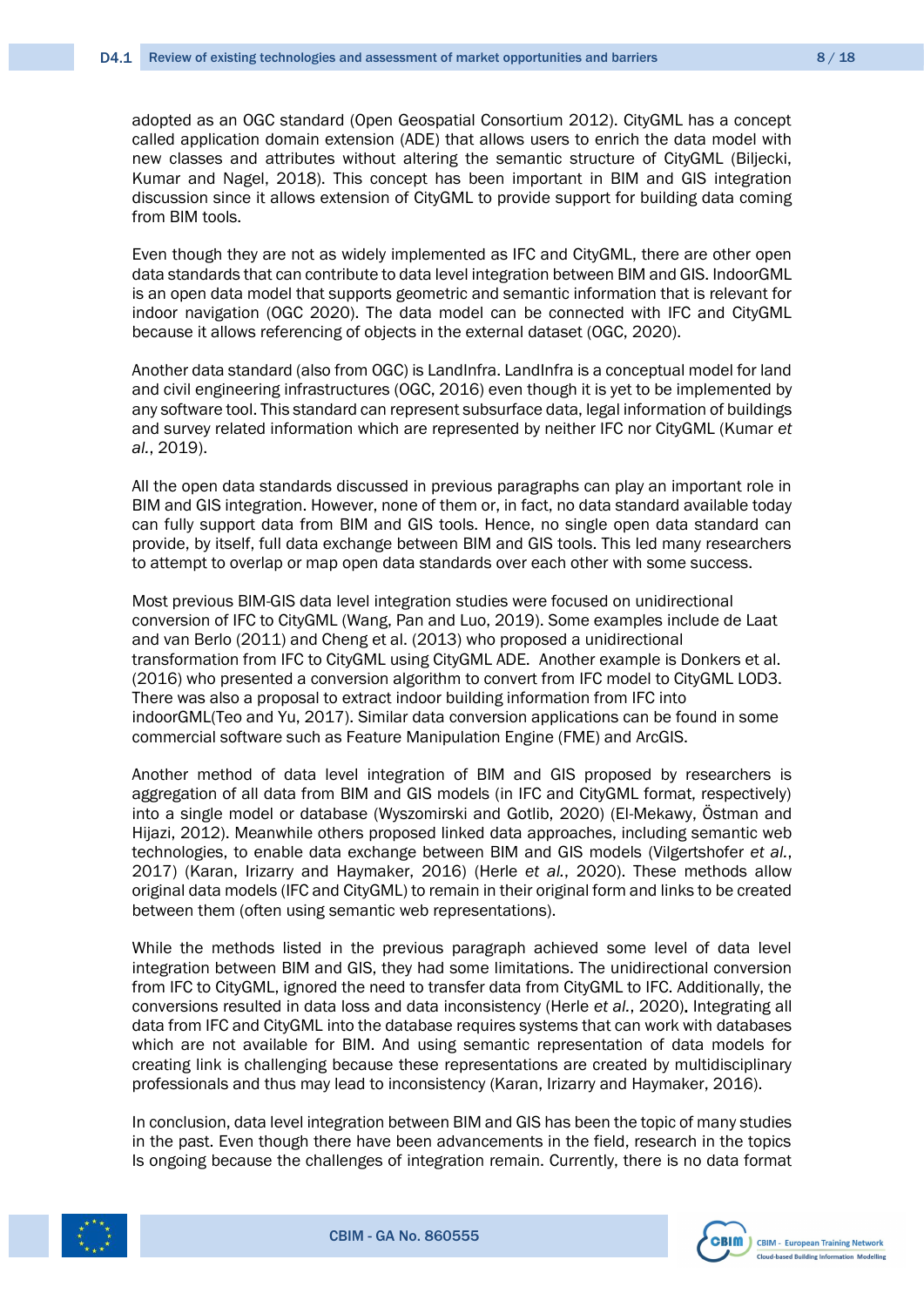that can represent all information from BIM and GIS. Therefore, there needs to be more research work to design and implement an effective method to overlap and map the available open standard overreach.





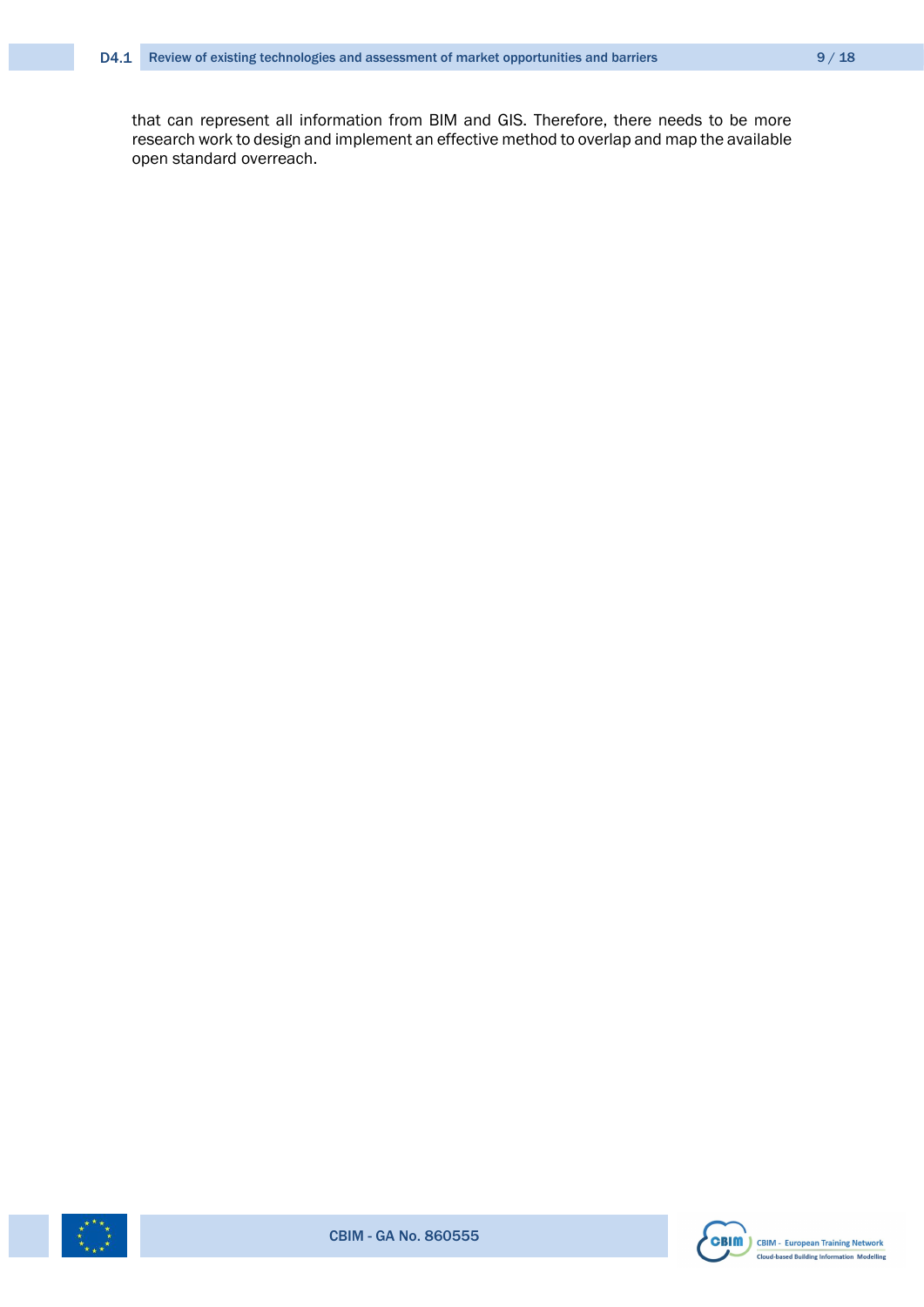### <span id="page-9-0"></span>3 Technologies needed for realizing ideal Cloud-BIM

Numerous specialists have contended for presentation of a concurrent engineering in the Architecture, Engineering and Construction (AEC) industry. For instance, Love and Gunasekaran reasoned that plan and development cycle ought to be refined all the while; for example that members in the undertaking ought to be accumulated into an assembled advancement measure by being a multi-disciplinary gathering (Love, P.E. and Gunasekaran, A., 1997). Avnet and Weigel showed a use of the Design Structure Matrix (DSM) and Integrated Concurrent Engineering (ICE) to extract design of space frameworks (Avnet, M.S. and Weigel, A.L., 2010). They proposed to speed up workflow by getting together all applicable individuals in a similar space to do engaged, community-oriented plan studies for seven days.

Notwithstanding, the cutting-edge tools for construction - Building Information Modeling (BIM) and the related BIM cycles of making a calculable and shareable 3D dataset among different spaces inside a construction project – do not uphold concurrent engineering. Using BIM, designers can represent material and functional features of a building such as building geometry, topology, quantities and properties of building elements (Liu, H., Lu, M. and Al-Hussein, M., 2016). Applications of BIM for facility maintenance also encompass real-time data from environment stations, system maintenance, indoor sensors, occupancy status, etc. Thus, in supporting 3D, real-time, intelligent and dynamic modelling applications, BIM has evolved to support the traditional serial practice of the Architecture, Engineering and Construction and Facility Management sector (AEC/FM) (Wong, J., Wang, X., Li, H. and Chan, G., 2014), where the projects involve a great number of professional consultants (architects, engineers, builders) that must exchange information and share ideas to complete design tasks. Collaboration within BIM processes is based on transfer of models stored in discrete computer files. This is adequate for serial handover of information, but not for concurrent engineering.

File transfers are made in either the formats specified by the vendors or using a neutral format such as Industry Foundation Classes (IFC), giving rise to the possibility of information distortion or loss within the process of data transmission. Therefore, BIM, as a matter of fact, is used for visualisation, clash detection, building design and construction of as-built models rather than for collaboration concurrently among different team roles within the process of the design and construction period (Pauwels, P., De Meyer, R. and Van Campenhout, J., 2010).

The underlying driver of the issue is that the manners by which BIM data is caught and put away don't uphold continuous plan data sharing and management. Further entangling the issue is the way that diverse expert orders conceptualize structures in various psychological examples, and BIM instruments are along these lines likewise discipline explicit, with various item patterns. For concurrent design, all members ought to have the option to see and control the items that compose an architecture at the same time.

In an effort to devise BIM tools that do support collaboration, researchers have proposed object-based storage in the cloud (Afsari, K., Eastman, C.M. and Shelden, D.R., 2016). It is conceivable that cloudbased BIM could provide project participants of various domains with the abilities to manage and exchange design information and solutions concurrently (Redmond, A., Hore, A., Alshawi, M. and West, R., 2012). It is recognised that cloud computing performs may effectively address current barriers of BIM by providing real-time access to the information, on-demand access to computing resources and applications and potentially better interoperability (Mahamadu, A.M., Mahdjoubi, L. and Booth, C., 2013). The cloud BIM server systems also have the advantage that they can store status information for individual objects or systems as metadata (Afsari, K., Eastman, C. and Shelden, D., 2017). However, in and of themselves, they do not support real-time multi-user and multidisciplinary editing.

Semantic Web technology provides an alternative approach as it can gather extensive information into a single Semantic Web (Berners-Lee, T., Hendler, J. and Lassila, O., 2001). A Semantic Web approach could enable the representation of information in multiple different but linked graphs. For example,



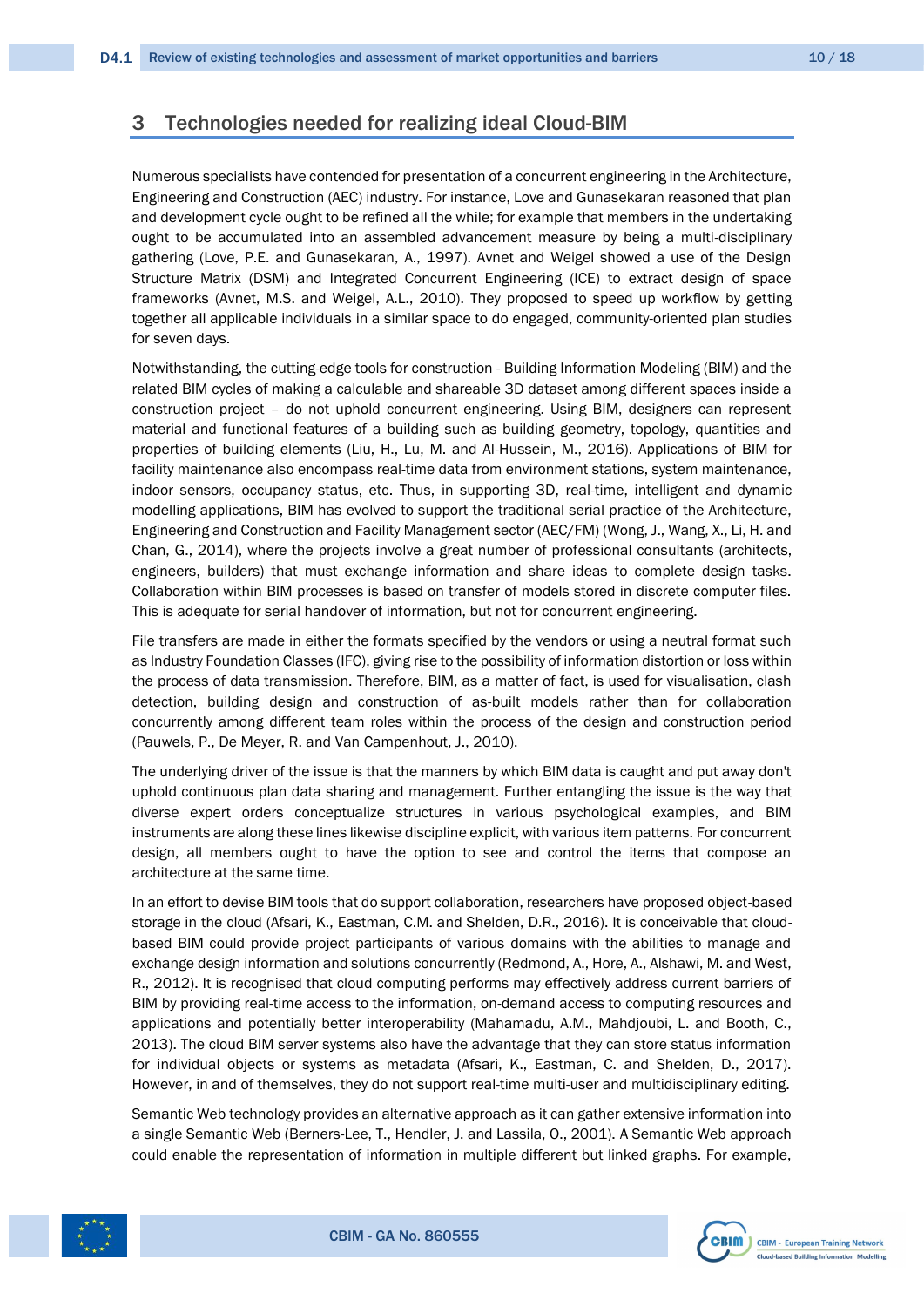explicitly linking a building description in the IFC schema to representations of the identical architecture according to an alternative schema. Applications could depend on this web of information as a crucial data source to provide services as demanded for each of the participants in the design team.

It has been shown that the enhancement of decision making in the AEC industry benefits from the adoption of Semantic Web technology. The consistency-checking system proposed by Yruchyshyna and Zarli (Yurchyshyna, A. and Zarli, A., 2009), for example, shows how to check if an architecture conforms to legal regulations via semantic queries. Another instance is that an IFCOWL system was developed to convert an IFC schema to a Semantic Web graph, improving the way of segmenting information represented in IFC files (Beetz, J., Van Leeuwen, J. and De Vries, B., 2009). Pauwels et al. investigated the adaptability of Semantic Web technology, in particular, for architecture acoustics and for the sharing of 3D data within the AEC industry (Pauwels, P., Van Deursen, D., 2011. ). In this work, they did not emphasize graph and ontology deployment to describe the information and enhance interoperability, but elaborated how rules work based on such graphs for performance checking and for the translation of 3D data.

The combined advantage of improving the representation of architecture and building information through the description of "graphics-based knowledge specifications" is the basis for a conceptual design platform called ConDes. While the proposed system is not based on Semantic Web technologies, it is a good illustration of how architecture and construction information is represented semantically, and how it can be reused in high-level reasoning to enhance the quality of design decision support (Pauwels, P., Van Deursen, D., De Roo, J., 2011).

In addition to Semantic Web and knowledge graph technologies, Virtual Reality technology provides a means to enhance collaboration among different domains as well. For example, Roupé et al. (Roupé, M., Johansson, M., Maftei, L., 2020.) came up with a novel platform for design collaboration called ViCoDE, which features synchronized integration of multiple immersive VR systems and a multitouch table that assists the collaboration and interaction of design work with prompt response. In this work, they achieved a high level of common understanding of the design, but they all use a single building model instance at the same time, on a single software platform, and on the same computer.

In outline, the issue is that current BIM stages do not support concurrent multidisciplinary and multiuser collaboration. There are advancements that could uphold improvement, for example, Semantic Web representations of building design data, semantic enrichment methods using AI to bridge the gap between disciplines, property and knowledge graph databases and cloud computing, but these have not been applied in research or in practice to solve the problems.



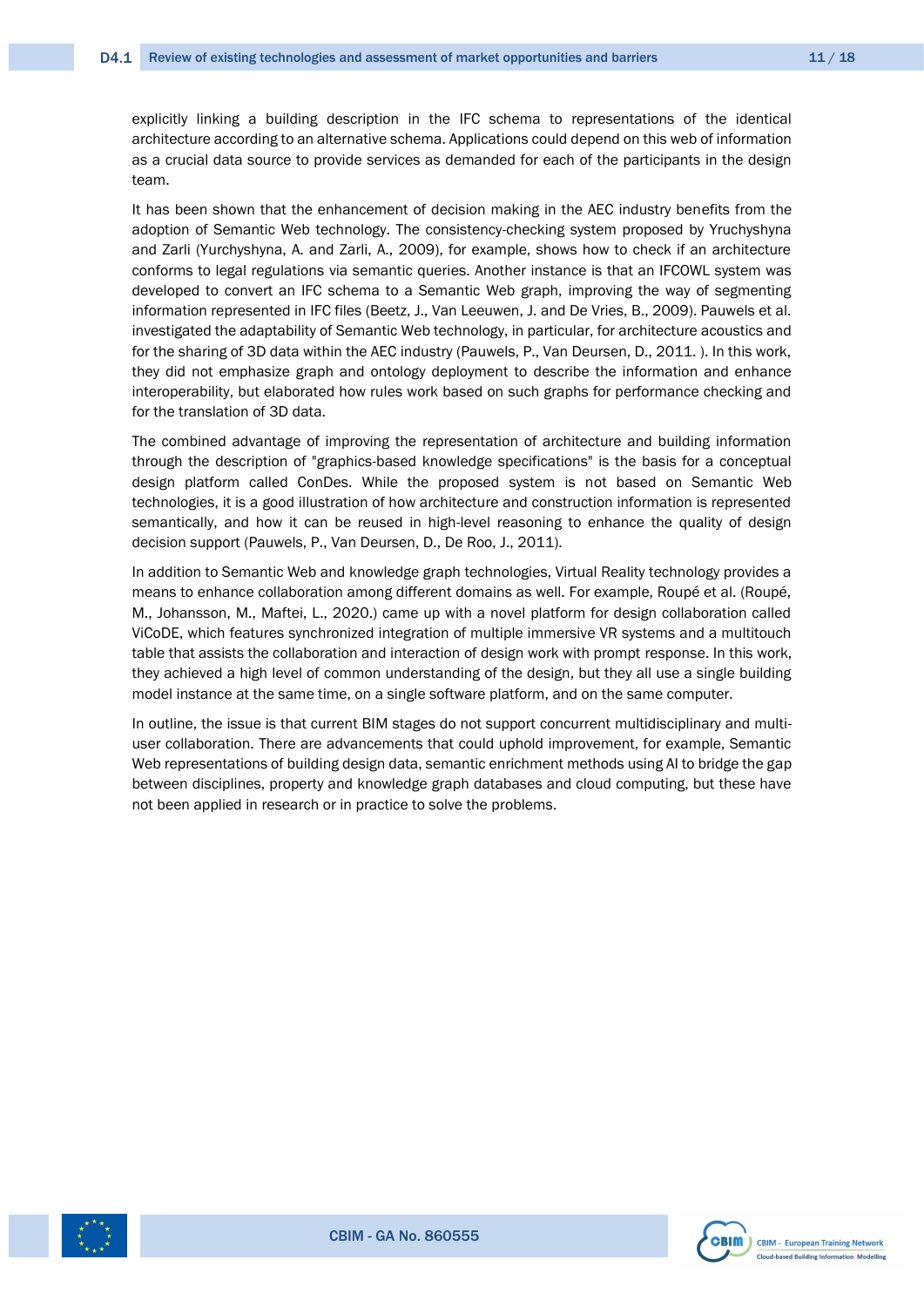### <span id="page-11-0"></span>4 Case study for CBIM use

As discussed in the preceding text, existing technologies within the BIM ecosystem are diverse and, to a large degree, static and it is difficult to work across domains. This leads to outdated and often disparate BIM models being circulated within an organisation, causing effort duplications, version control issues and lack of trust in the model etc. A unified, up-to-date Cloud-based BIM model would allow all stakeholders to make more informed and confident choices.

Currently, most of the attention for BIM development is directed towards buildings and other "unique" infrastructure, such as bridges or highway interchanges. However, road networks are also highly relevant in this space and present an opportunity to advance the automatic generation and updating of BIM models. Roads, to a large degree, consists of repeated geometry and adhere to strict design rules. As they are a very "predictable" asset type, they are an excellent candidate for developing techniques to automatically generate 3D geometry, identifying assets, and storing asset information.

Beyond the wider contributing to CBIM technologies that automatic 3D geometry generation may bring, producing CBIM models with up to date in-situ data (i.e. a Road Digital Twin) is worthwhile in itself. The importance of a well-maintained and safe road network is very well known. Effective road asset information and asset condition information is a keystone to enable this. At present, these are overwhelmingly completed manually with no geometric data collected (that can be used for 3D modelling). The common factor in all of these is that they are carried out either by humans (subjective results) or by specialised equipment, such as laser scanners or Lidar systems (very expensive).

The current standards in industry vary greatly between the asset owner, commonly road authorities, and between different classes of roads, even if they are controlled by the same authority. The frequency of inspection is low in almost all cases. For instance, roads on the UK's strategic road network are only inspected at most once every six months and sometimes only once every two years.

These techniques are not being utilised as often as needed due to high costs. The information collected is also fragmented and there is no simple way of visualising the data collected. In the majority of cases, data is collected, the problem areas identified, the data stored, logged and it is never touched again.

CBIM creates an opportunity to improve these processes and allows a more active way of curating and access essential road asset condition data. The opportunities within the AEC sector that the



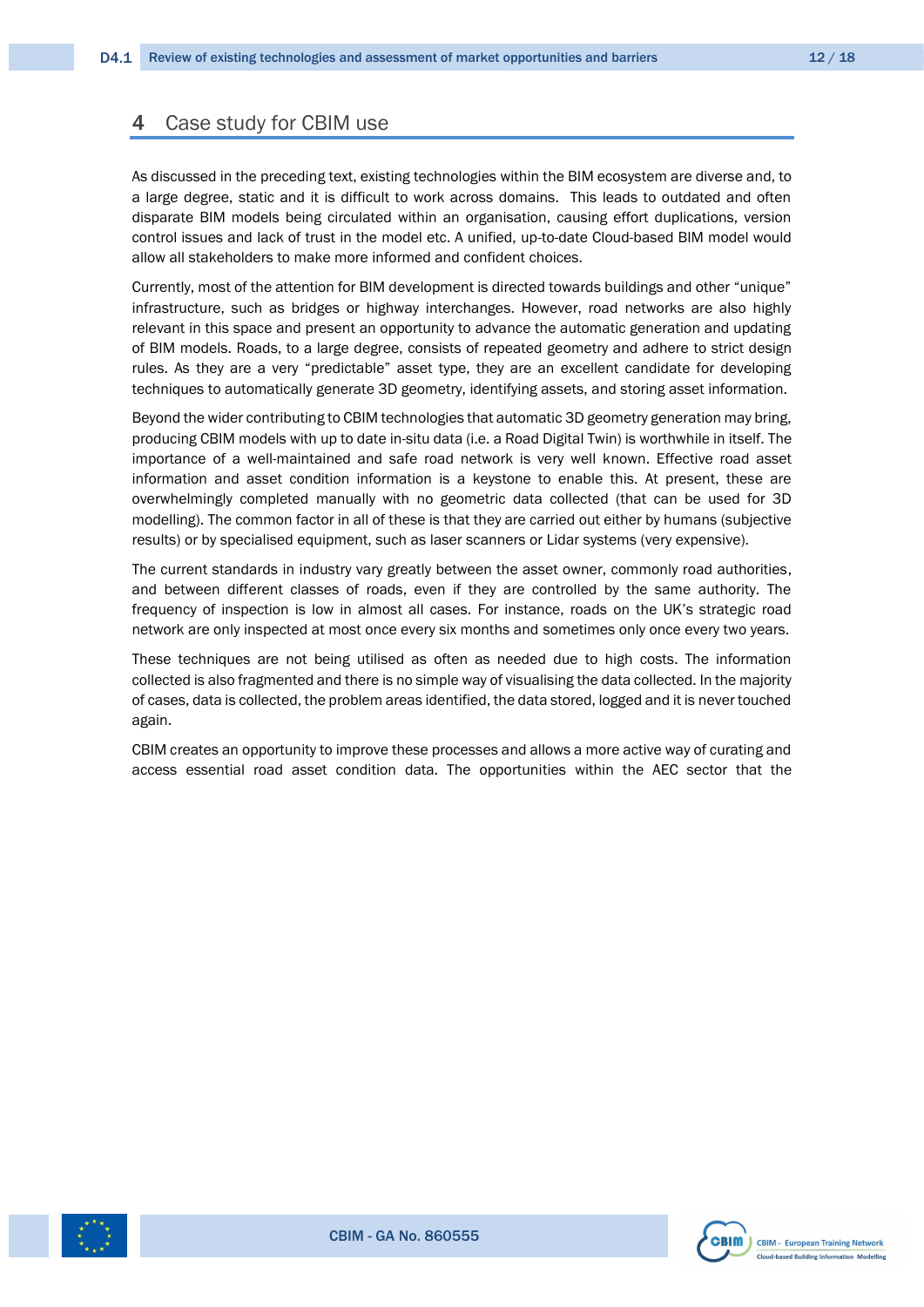introduction of CBIM may create spans many assets and many use cases, as it makes the most important factor in large undertakings accessible and reliable: information and access to information.

While the development of BIM, and more recently CBIM, has been highly promising in the last few years, there are many barriers to development that must be addressed. Barriers specific to the technical feasibility of introducing CBIM for road networks include:

The size of the asset.

Roads are very large assets, and the data required to store all of it is often too big and is abandoned after its purpose is used. Due to the size of the asset, manually creating a CBIM model is very labour intensive.

The constantly changing nature of the asset.

Due to constant use, roads, and thus their digital counterparts, must be regularly updated to ensure reliability of the asset status. This will require techniques to automatically detect changes and update these changes to the model.

The number of stakeholders that require access to data.

As with more generic BIM, information representation between different aspects of the road must be continuously updated to ensure that data does not clash.

It must be noted that not all barriers are technical. Structural barriers within organisations, budgeting prioritisations within road authorities, lack of training and standardisation within the organisation etc. all contribute to this.

The benefits towards road maintenance and asset control described are merely a small subset of these. Conversely, the barriers faced in CBIM implementation for roads merely represents a subset of the barriers to implementation.



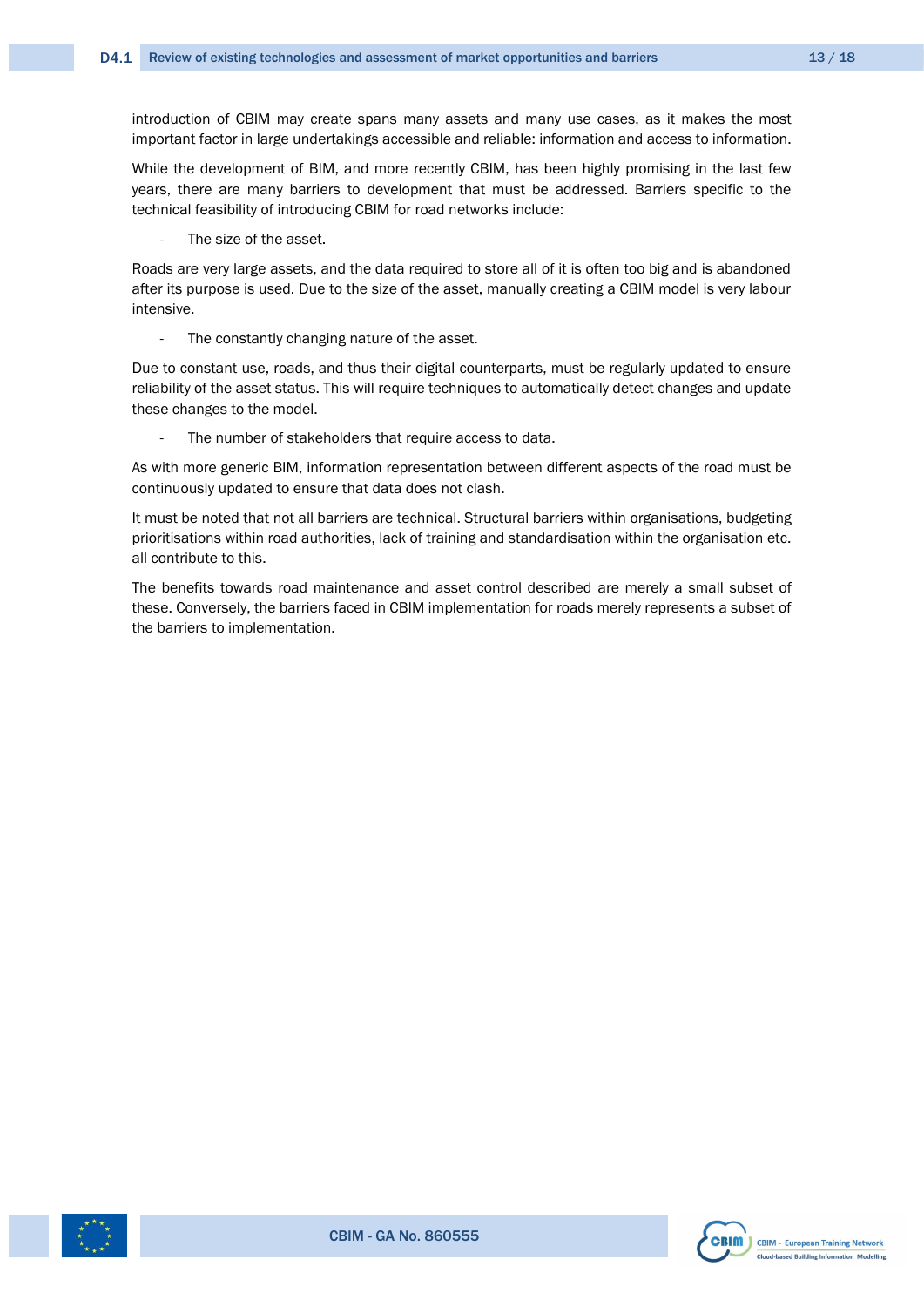### <span id="page-13-0"></span>5 Conclusions

The three different views to the problem complement each other. In the section about data level integration between BIM and GIS tools findings include that even though there are good open and industry standard formats for interoperability within BIM and GIS, there is still research needed for integrating BIM and GIS data. The section about technologies needed for realizing ideal Cloud-BIM explains current limitations in existing solutions, including the fact that concurrent engineering is not well supported. Object-based storage in the cloud is presented as potential solution to concurrent engineering, but the proposed systems do not support real-time multi-user and multidisciplinary editing. One potential solution to be researched is the use of Semantic Web and knowledge graph technologies. Finally, a potential case study for CBIM use in relation to road networks is presented, as road networks presents interesting challenges for a Cloud-BIM system. These challenges include the size of the asset, the constantly changing nature of the asset, and the number of stakeholders that require access to data. By solving these challenges, the results can be generalized for other use cases of CBIM.



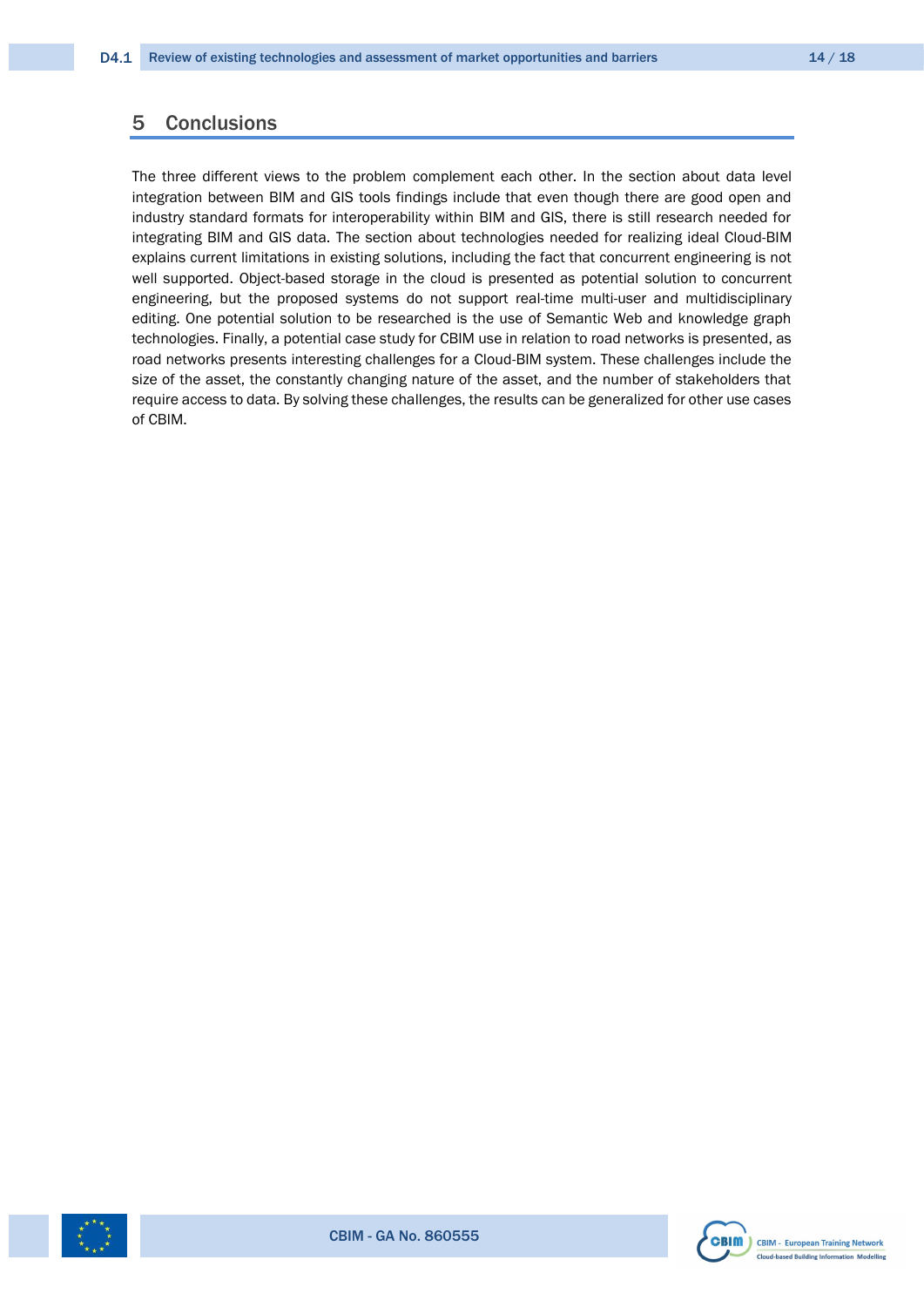### <span id="page-14-0"></span>6 References

#### <span id="page-14-1"></span> $6.1$ Data level integration Between BIM and GIS tools

Amirebrahimi, S. et al. (2015) 'A data model for integrating GIS and BIM for assessment and 3D visualisation of flood damage to building', in CEUR Workshop Proceedings. CEUR-WS, pp. 78–89.

Biljecki, F., Kumar, K. and Nagel, C. (2018) 'CityGML Application Domain Extension (ADE): overview of developments', Open Geospatial Data, Software and Standards, 3(1: 13). doi: 10.1186/s40965-018- 0055-6.

Cheng, J., Deng, Y. and Du, Q. (2013) 'Mapping between BIM models and 3d GIS city models of different levels of detail', in Proceedings of the 13th International Conference on Construction Applications of Virtual Realit. London, pp. 502–514.

Donkers, S. et al. (2016) 'Automatic conversion of IFC datasets to geometrically and semantically correct CityGML LOD3 buildings', Transactions in GIS, 20(4), pp. 547–569. doi: 10.1111/tgis.12162.

El-Mekawy, M., Östman, A. and Hijazi, I. (2012) 'A unified building model for 3D urban GIS', ISPRS International Journal of Geo-Information, 1(2), pp. 120–145. doi: 10.3390/ijgi1020120.

Herle, S. et al. (2020) 'GIM and BIM: How to Obtain Interoperability Between Geospatial and Building Information Modelling?', PFG - Journal of Photogrammetry, Remote Sensing and Geoinformation Science, 88(1), pp. 33–42. doi: 10.1007/s41064-020-00090-4.

International Organization for Standardization (ISO) (2018) ISO 16739-1:2018 Industry Foundation Classes (IFC) for data sharing in the construction and facility management industries — Part 1: Data schema.

Irizarry, J., Karan, E. P. and Jalaei, F. (2013) 'Integrating BIM and GIS to improve the visual monitoring of construction supply chain management', Automation in Construction, 31, pp. 241–254. doi: 10.1016/j.autcon.2012.12.005.

Karan, E. P., Irizarry, J. and Haymaker, J. (2016) 'BIM and GIS Integration and Interoperability Based on Semantic Web Technology', Journal of Computing in Civil Engineering, 30(3). doi: 10.1061/(asce)cp.1943-5487.0000519.

Kumar, K. et al. (2019) 'The LandInfra standard and its role in solving the BIM-GIS quagmire', Open Geospatial Data, Software and Standards, 4(1). doi: 10.1186/s40965-019-0065-z.

de Laat, R. and van Berlo, L. (2011) 'Integration of BIM and GIS: The Development of the CityGML GeoBIM Extension', in, pp. 211–225. doi: 10.1007/978-3-642-12670-3\_13.

OGC (2016) OGC ® Land and Infrastructure Conceptual Model Standard (LandInfra). Paul Scarponcini.

Open Geospatial Consortium (2020) OGC ® IndoorGML 1.1. Edited by H.-Y. K. Jiyeong Lee, Ki-Joune Li, Sisi Zlatanova, Thomas H. Kolbe, Claus Nagel, Thomas Becker.

Teo, T. A. and Yu, S. C. (2017) 'The extraction of indoor building information from bim to OGC indoorgml', in International Archives of the Photogrammetry, Remote Sensing and Spatial Information Sciences - ISPRS Archives. International Society for Photogrammetry and Remote Sensing, pp. 167– 170. doi: 10.5194/isprs-archives-XLII-4-W2-167-2017.

Vilgertshofer, S. et al. (2017) 'Linking BIM and GIS models in infrastructure by example of IFC and CityGML', in ASCE International Workshop on Computing in Civil Engineering 2017. American Society of Civil Engineers (ASCE), pp. 133–140. doi: 10.1061/9780784480823.017.



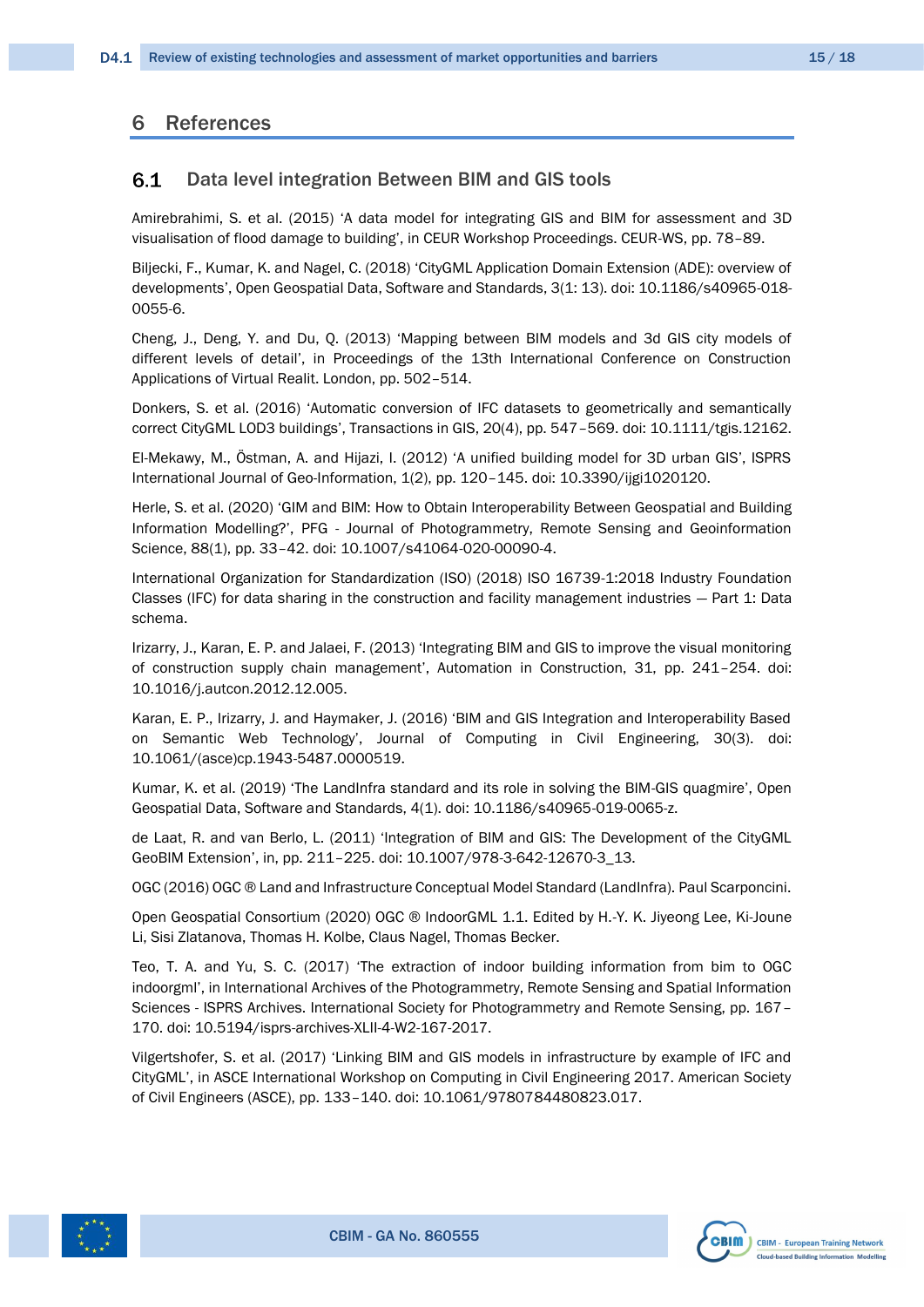Wang, H., Pan, Y. and Luo, X. (2019) 'Integration of BIM and GIS in sustainable built environment: A review and bibliometric analysis', Automation in Construction. Elsevier B.V., pp. 41–52. doi: 10.1016/j.autcon.2019.03.005.

Wyszomirski, M. and Gotlib, D. (2020) 'A Unified Database Solution to Process BIM and GIS Data', Applied Sciences, 10(23). doi: 10.3390/app10238518.

Zhu, J. et al. (2018) 'A Critical Review of the Integration of Geographic Information System and Building Information Modelling at the Data Level', ISPRS International Journal of Geo-Information, 7(2: 66). doi: 10.3390/ijgi7020066.

#### <span id="page-15-0"></span>6.2 Technologies needed for realizing ideal Cloud-BIM

Love, P.E. and Gunasekaran, A., 1997. Concurrent engineering in the construction industry. Concurrent Engineering, 5(2), pp.155-162.

Avnet, M.S. and Weigel, A.L., 2010. An application of the design structure matrix to integrated concurrent engineering. Acta Astronautica, 66(5-6), pp.937-949.

Liu, H., Lu, M. and Al-Hussein, M., 2016. Ontology-based semantic approach for construction-oriented quantity take-off from BIM models in the light-frame building industry. Advanced Engineering Informatics, 30(2), pp.190-207.

Wong, J., Wang, X., Li, H. and Chan, G., 2014. A review of cloud-based BIM technology in the construction sector. Journal of Information Technology in Construction, 19, pp.281-291.

Pauwels, P., De Meyer, R. and Van Campenhout, J., 2010. Interoperability for the design and construction industry through semantic web technology. In the International Conference on Semantic and Digital Media Technologies (pp. 143-158). Springer, Berlin, Heidelberg.

Afsari, K., Eastman, C.M. and Shelden, D.R., 2016. Cloud-based BIM data transmission: current status and challenges. In ISARC. Proceedings of the International Symposium on Automation and Robotics in Construction (Vol. 33, 1). IAARC Publications.

Redmond, A., Hore, A., Alshawi, M. and West, R., 2012. Exploring how information exchanges can be enhanced through Cloud BIM. Automation in Construction, 24, pp.175-183.

Mahamadu, A.M., Mahdjoubi, L. and Booth, C., 2013. Challenges to BIM-cloud integration: Implication of security issues on secure collaboration. In the 2013 IEEE 5th International Conference on Cloud Computing Technology and Science (Vol. 2, pp. 209-214). IEEE. Bristol, United Kingdom.

Afsari, K., Eastman, C. and Shelden, D., 2017. Building Information Modelling data interoperability for Cloud-based collaboration: Limitations and opportunities. International Journal of Architectural Computing, 15(3), pp.187-202.

Berners-Lee, T., Hendler, J. and Lassila, O., The Semantic Web, Scientific American, Vol. 284 (5) (2001), 34-43.

Yurchyshyna, A. and Zarli, A., 2009. An ontology-based approach for formalisation and semantic organisation of conformance requirements in construction. Automation in Construction, 18(8), pp.1084-1098.

Beetz, J., Van Leeuwen, J. and De Vries, B., 2009. IfcOWL: A case of transforming EXPRESS schemas into ontologies. Artificial Intelligence for Engineering Design, Analysis and Manufacturing: AI EDAM, 23(1), p.89.

Pauwels, P., Van Deursen, D., Verstraeten, R., De Roo, J., De Meyer, R., Van de Walle, R. and Van Campenhout, J., 2011. A semantic rule checking environment for building performance checking. Automation in Construction, 20(5), pp.506-518.



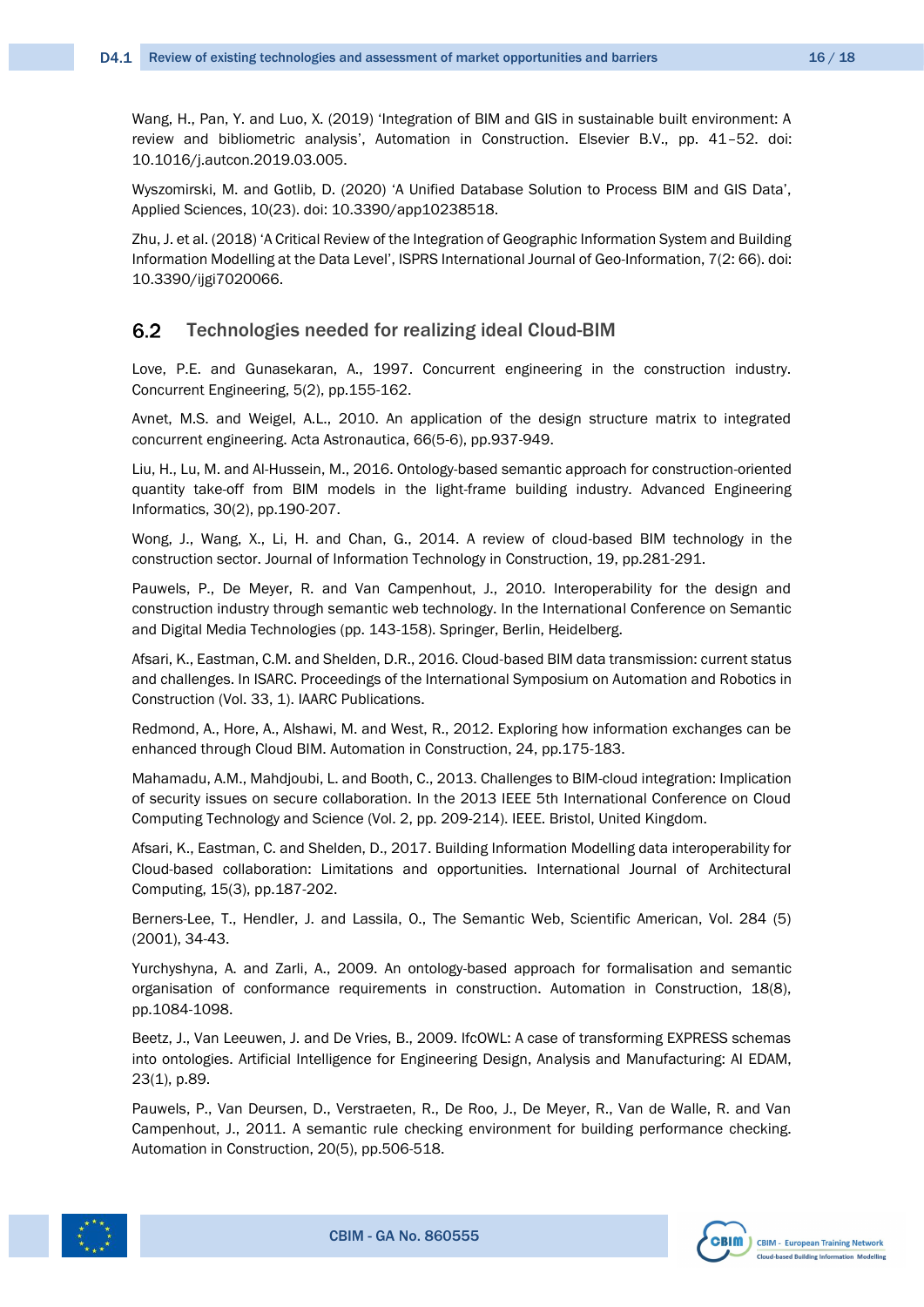Pauwels, P., Van Deursen, D., De Roo, J., Van Ackere, T., De Meyer, R., Van de Walle, R. and Van Campenhout, J., 2011. Three-dimensional information exchange over the semantic web for the domain of architecture, engineering, and construction. Artificial Intelligence for Engineering Design, Analysis and Manufacturing: AI EDAM, 25(4), p.317.

Roupé, M., Johansson, M., Maftei, L., Lundstedt, R. and Viklund-Tallgren, M., 2020. Virtual Collaborative Design Environment: Supporting Seamless Integration of Multitouch Table and Immersive VR. Journal of Construction Engineering and Management, 146(12), p.04020132.

#### <span id="page-16-0"></span>6.3 Case study for CBIM use

Department for Transport. (2019). Road Conditions in England to March 2019. October.

Somerset County Council. (2018). Highway Safety Inspection Manual.

Highways Agency. (1996). Routine Maintenance Management System.

Department for Transport. (2019). Road Conditions in England - Notes and Definitions. 1–6. https://assets.publishing.service.gov.uk/government/uploads/system/uploads/attachment\_data/fil e/775093/road-conditions-notes.pdf

British Standards Institution. (2020). BSI Standards Publication Building Information Modelling — Level of Information Need.

Highways England. (2020). Highways England Asset management strategy. March.

IDC, & Autodesk. (2020). Digital Transformation: The Future of Connected Construction.

Highways England. (2017). Connecting the Country Planning for the long term. December, 52. https://goo.gl/uxo64P

BuildingSMART. (2020). Enabling an Ecosystem of Digital Twins. https://www.buildingsmart.org/buildingsmart-positioning-paper-enabling-an-ecosystem-of-digitaltwins/

Department for Transport. (2014). Road Investment Strategy: Performance Specification (Issue December). www.gov.uk/dft

Centre for Digital Built Britain. (2020). The approach to delivering a National Digital Twin for the United Kingdom. 20. https://www.cdbb.cam.ac.uk/files/approach\_summaryreport\_final.pdf

Lu, R. (2019). Automated Generation of Geometric Digital Twins of Existing Reinforced Concrete Bridges. January.

Lu, R., & Brilakis, I. (2019). A benchmarked framework for geometric digital twinning of slab and beamand-slab bridges. Proceedings of the Institution of Civil Engineers - Smart Infrastructure and Construction, 172(1), 3–18. https://doi.org/10.1680/jsmic.19.00012

Radopoulou, S. C., & Brilakis, I. (2016). Improving Road Asset Condition Monitoring. Transportation Research Procedia, 14(0), 3004–3012. https://doi.org/10.1016/j.trpro.2016.05.436

Sacks, R., Girolami, M., & Brilakis, I. (2020). Building Information Modelling, Artificial Intelligence and Construction Tech. Developments in the Built Environment, 4, 100011. https://doi.org/10.1016/j.dibe.2020.100011

Adey, B. T. (2019). A road infrastructure asset management process: gains in efficiency and effectiveness. Infrastructure Asset Management, 6(1), 2–14. https://doi.org/10.1680/jinam.17.00018